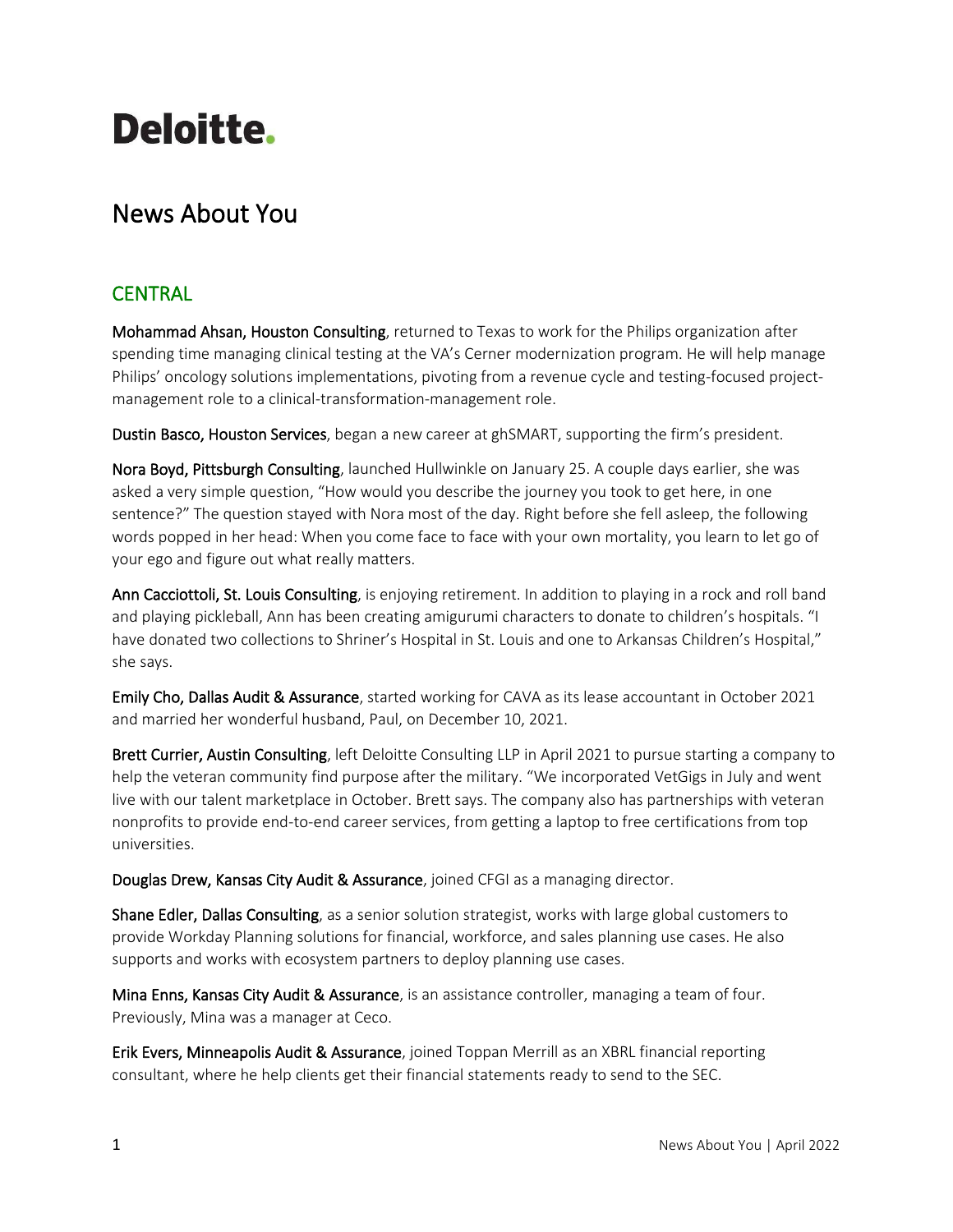Jackson Fox, Chicago Consulting, pursued his passion for understanding motion—and is working toward a doctorate in mechanical engineering with a focus in human motor control. "I hope to be able to develop novel methods to diagnose and treat neuromuscular deficits and improve the quality of life for those who suffer, as well as expand our knowledge of how you and I work," Jackson says.

Vic Gallese, Dallas Consulting, has recently been engaged by a major apparel retailer to help the team "unwind" their brick-and-mortar business from their online business. "Many retailers now believe their online business is appreciating and their brick-and-mortar business is stagnating. This leads them to separating and spinning off. Not sure what that means for the longevity of the term 'omnichannel,' but it does show how the world is in continuous change and there are opportunities for those who want to participate in it!" Vic explains.

Ed Gaviria, Denver Consulting, is an independent consultant and has worked with many fellow Deloitte alumni over the past few years.

Patti Griffin, Chicago Consulting, is excited to share that she has started a new position as vice president of quality with SOC Telemed. "I'm part of a growing company that provides telemedicine services in 11 specialties across the country to hospitals and other health care settings. We are fulfilling our vision and mission by providing critical access to deliver high-quality care to patients and hospitals across the United States," Patti says.

Troy Gross, Chicago Consulting, went into the industry after leaving Deloitte, but says he missed consulting so much that he went out on his own! "I am, for the most part, loving it," Troy says, aside from the Covid-related business challenges.

Lata Gursahani, Midland Audit & Assurance, is an audit senior manager with EY, working with oil and gas industry clients.

Anzar Hasan, Dallas Risk & Financial Advisory, is vice president, Strategy, Digital, and Innovation, and lead compliance officer at Wells Fargo Bank. Prior to this, Anzar was with Aventive Technologies, JCPenney, and Verizon. Anzar also completed an MBA from Strayer University in 2021 and co-authored a book, *Protect Your Personal Information*, in 2016.

Beth Hilden, Minneapolis Consulting, recently joined the operations function for ROC Group and is now the director of operations, in addition to maintaing her client-facing responsibilities as a managing consultant.

Aamer Javed, Chicago Audit & Assurance, recently moved agencies and employment from the U.S. Department of Health & Human Services to the U.S. Department of Justice's United States Trustee Program.

Jeffrey Kahler, Denver Audit & Assurance, is the CFO of Latham Group, specializing in private-market investing.

Scottland Keefer, Chicago Tax, was named chief compliance officer of Valkyrie, an asset manager focused on digital assets, in October 2021. Since then, he has guided the firm's registration with the SEC, CFTC, and NFA, and has overseen the launch of several novel products including three bitcoin-linked ETFs, as well as a hedge fund focused on DeFi.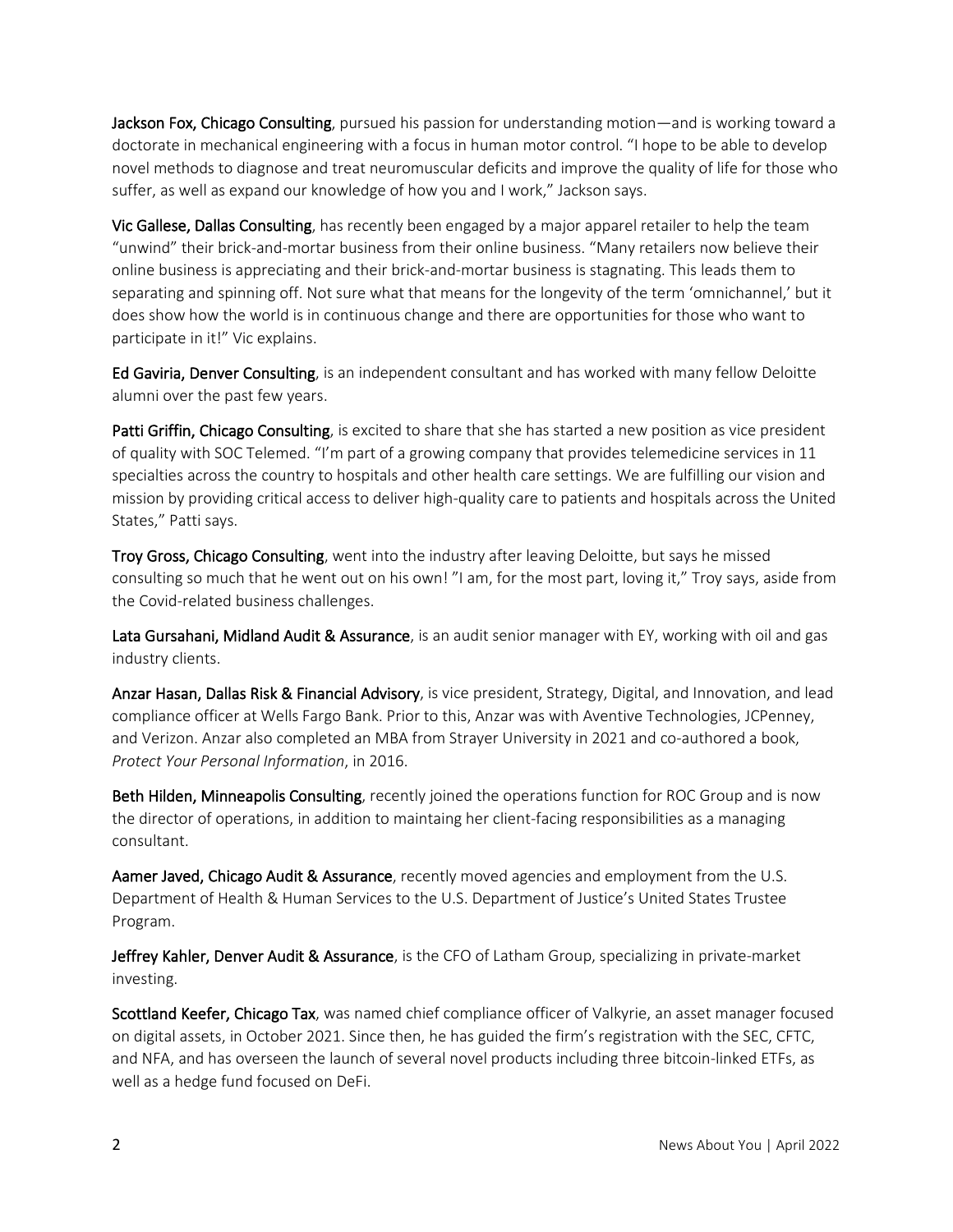Ben Kelman, Chicago Consulting, transitioned to the role of product manager at Lucid Motors. "My time at Deloitte helped me establish a career goal of accelerating the shift toward low-carbon mobility, and I have been applying the skills and industry experience I gathered there to make it happen in industry," he says. At Lucid, Ben creates differentiated customer experiences with the goal of making its electric vehicles compelling enough to drive a meaningful increase in electric vehicle adoption.

Celal Keskin, San Antonio Risk & Financial Advisory, changed jobs and now focuses on incident response and remediation at Mandiant.

Mitul Koya, Chicago Consulting, is a business solution architect with the pre-sales and practice development team at Accenture.

Brian Kristofic, Chicago Consulting, is the director of sustainability for Ardagh Glass Packaging - North America, a leading producer of glass containers for the food and beverage industry with 14 plants across the United States. In this role, Brian leads the development and tracking of carbon reduction, waste reduction, water reduction, recycling development, and community involvement initiatives. He is a board member of the Container Recycling Institute and the Glass Recycling Foundation. He is based in Chicago.

Shawn Lamb, Denver Services, recently joined Deloitte Canada to lead campus recruitment for the Tax and Audit practices nationally for Canada.

Spencer Langley, Chicago Risk & Financial Advisory, now works at Citrix.

Elizabeth (Betty) Lehman, Denver Audit & Assurance, is a disability advisor with ADAN and Lehman Disability Planning (LDP). LDP coaches parents of children with disabilities about benefits and planning. Betty, with LDP co-founders, developed an internet market network for lifetime advocacy, navigation, and planning.

Kathryn Leonelli, Chicago Consulting, is a manager with Amazon and is engaged (getting married in September). She is a board member of Project Exploration.

Jon Marshalla, Minneapolis Consulting, founded and scaled KO Storage to become a top-30 self-storage owner/operator in the United States, with more than 125 facilities and 4.2M square feet of space. Jon has plans and a path in place to acquire another 2 million square feet and build an additional 1 million square feet in 2022.

Alexander Melarkey, Chicago Consulting, is a senior financial analyst with McDonald's Corporation.

Fy Merheb, Dallas Risk & Financial Advisory, joined PwC to lead its cyber risk and regulations group for a Fortune 100 retail client.

Stevan Mistry, Dallas Services, accepted a position at a new company to be a senior category manager of procurement with Walmart, managing multiple categories. In academic news, Stevan has been invited to serve as an advisory panel member for the Customer Experience Certificate Program at the University of Houston, Bauer College of Business, which is his alma mater. "I'll advise on how to improve this certificate program over the next year," he says.

Michael Mokodanski, Chicago Consulting, is a OneStream project lead at Black Diamond Advisory within the financial planning workspace.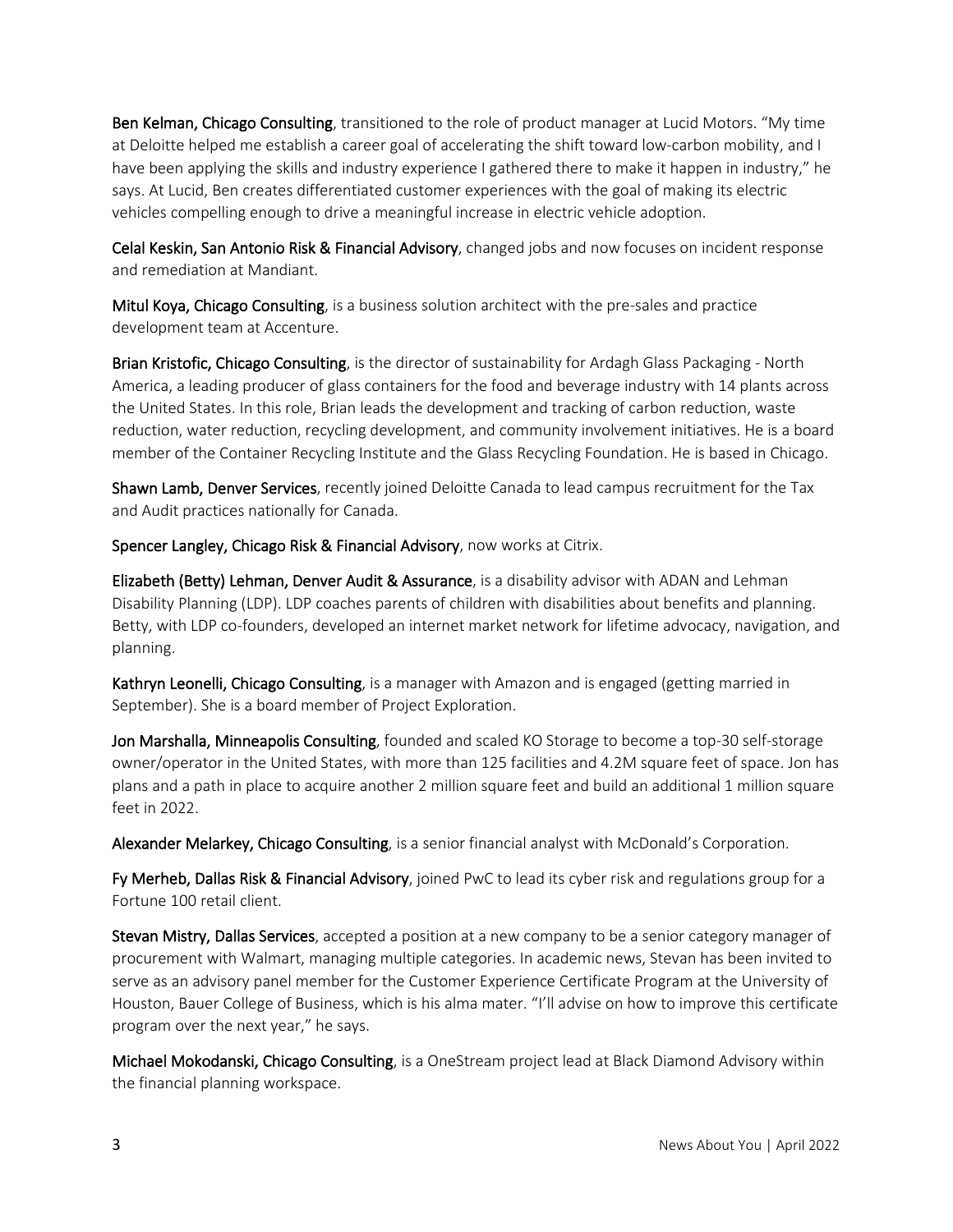Braxton More, Denver Risk & Financial Advisory, is a banking fraud and risk analyst with Zenefits. "The company is in the process of being acquired, and future prospects with the new company are very promising," Braxton says.

Jennifer Nash, Detroit Consulting, and her fiance chose to elope after months of postponing their wedding due to Covid. "We got married in 2021 on gorgeous Māhāʻulepū Beach in Kauai, Hawaii!" she says.

Uday Oak, Detroit Consulting, switched careers since leaving Deloitte (where he was largely focused on delivering ERP solutions as an enabler for manufacturing operations). Since then, Uday has spent 15 years in financial services, first in the payment industry, followed by retail banking, and now in providing retirement solutions.

Barb Osteen, Tulsa Consulting, was among the four inaugural inductees into the Management Science and Information Systems (MSIS) Cloud of Honor on March 25, at the ConocoPhillips OSU Alumni Center. The Cloud of Honor was established to recognize and honor graduates from OSU's information systems programs that date back to the 1970s. Barb has also endowed a scholarship in the MSIS Department. She retired as a managing director at Deloitte Consulting LLP after 41 years in IT.

Jessica Ottlinger, Chicago Tax, joined BDO as a paraprofessional for its private client services group, based out of Washington, DC.

Jigar Patel, Dallas Consulting, recently joined Warburg Pincus, a top-10 private equity company in the world, as an operating advisor. "I have been honored to lead cybersecurity, cloud, and data domains across portfolio companies of Warburg Pincus and currently advise about 40 companies," Jigar says.

Jeffrey Price, Chicago Consulting, is president of Price Performance Products Inc.

James Rodriguez, Austin Consulting, in January 2021, was appointed by President Biden to be the principal deputy assistant secretary at the Department of Labor's Veterans Employment and Training Service (DOL VETS). In July of 2021, the president nominated James to be the assistant secretary of DOL VETS (a Senate-confirmed position). "My confirmation hearing was held in October 2021 at the Senate Veterans Affairs Committee, and now I am currently waiting on a Senate vote for full confirmation," James says.

Charlie Rose, Dallas Services, joined KPMG after leaving Deloitte and retired as a senior director of account relationships on April 1, 2021.

Raja Sampathi, Dallas Consulting, is an ex-management consultant who has more than 15 years of corporate experience with various MNCs. Raja is now a certified coach and self-actualization consultant. "I enable my clients to live in the present without having to compromise on the joy of living," she says. "I'm a yogi, and I love single malts and EDM concerts as much as my silent retreats."

Erich Schoenkopf, Dallas Audit & Assurance, left Deloitte as senior accountant to work as controller, then subsequently as the CFO, of a public company engaged in oil and gas exploration, and single board computer and telecommunication equipment manufacturing. Erich founded Vertigraph, Inc. in 1991. Vertigraph is a leading developer of takeoff and estimating software for the construction industry. He is currently CEO of the company.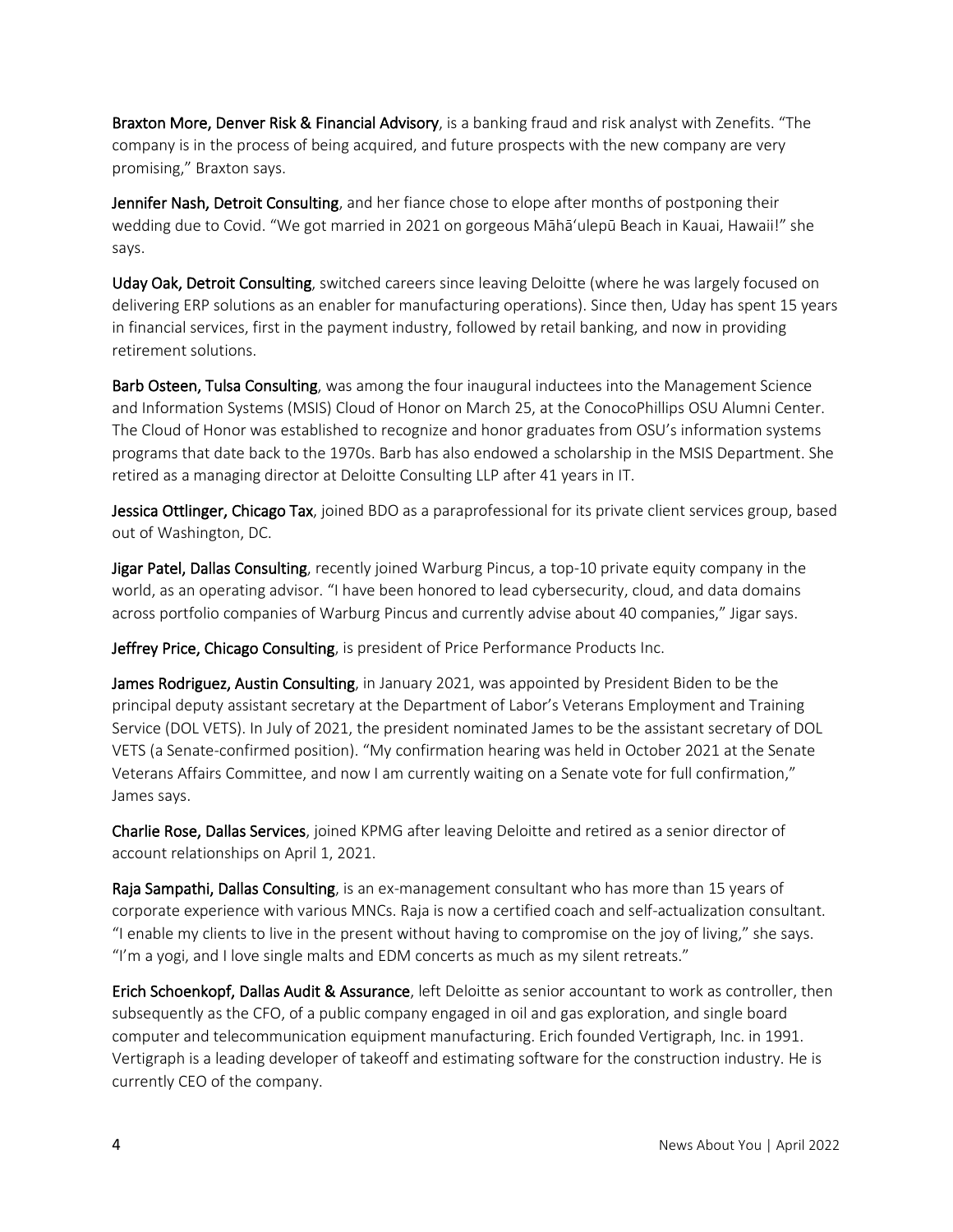Kristen Schultz, Chicago Consulting, was promoted from vice president of strategy and operations to COO and CSO of Planned Parenthood of Illinois.

Phil Serra, Detroit Audit & Assurance, began his 34th year at Merrill in January 2022. "Greatly appreciate the experience when I was employed at Deloitte, Haskins & Sells from 1986 to 1988," he says.

Muhammad Waqas Shakeel, Buffalo Audit & Assurance, had to apply for an overseas transfer due to immigration issues and was thus warmly welcomed at Deloitte Canada, where he is continuing his journey as a staff II. "My experience at Deloitte US gave me enough confidence to work on similar areas, like inventory, that I single-handedly worked on for the very first time this busy season in Deloitte Canada. I will always, very proudly, associate my professional roots with Deloitte US and preach what I've learned no matter where I go," he says.

Nadine Shehaiber, Chicago Services, is exploring opportunities in the talent and culture space.

Ken Sipiora, Dallas Consulting, is an advisory board member with Canexxia, a health care innovator/disruptor. "The company is developing a national network of wellness centers delivering concierge care for seniors experiencing chronic pain," Ken explains. Canexxia is currently raising its Series-A funding.

Renato Soares, St. Louis Audit & Assurance, recently joined Bloomin Brands as an assistant controller.

Scott Sommerville, Detroit Audit & Assurance, recently took a new position with Lineage Logistics.

Tom Sowar, Cincinnati Audit & Assurance, in his new role (effective January 3, 2022), manages the preparation of all externally audited financial statements and footnotes. Tom serves as a key point of contact with the external auditors, including the year-end financial statement audits for all TriHealth, Inc. companies, along with the annual defined benefit pension audits, annual 401(k) audits, and the annual A133 audits. He is also responsible for monitoring and analyzing changes in accounting pronouncements on TriHealth, Inc.

C. Eugene (Gene) Sturgeon, Chicago Audit & Assurance, and his wife live in Southwest Virginia, where he recently gave up his volunteer activities to fully focus on family—who he video conferences with every Saturday! "All of the grandkids have completed college or will complete soon," he says, adding that both he and his wife will turn 88 this year and are in good health. They recently celebrated their 65th wedding anniversary. Gene retired from Deloitte & Touche LLP in 1991.

Gregory Wilson, Denver Audit & Assurance, retired for a year and a half, got bored (his wife is still currently employed), and returned to work for Zelman Development Company.

Frank Zacchigna, Chicago Tax, is an assistant director with the VA, supporting HTME contracts and PACS annd environmental services divisions.

Ed Zeman, Minneapolis Audit & Assurance, retired after 19 years as CFO of InstyMeds Corporation on July 16, 2021.

#### **FAST**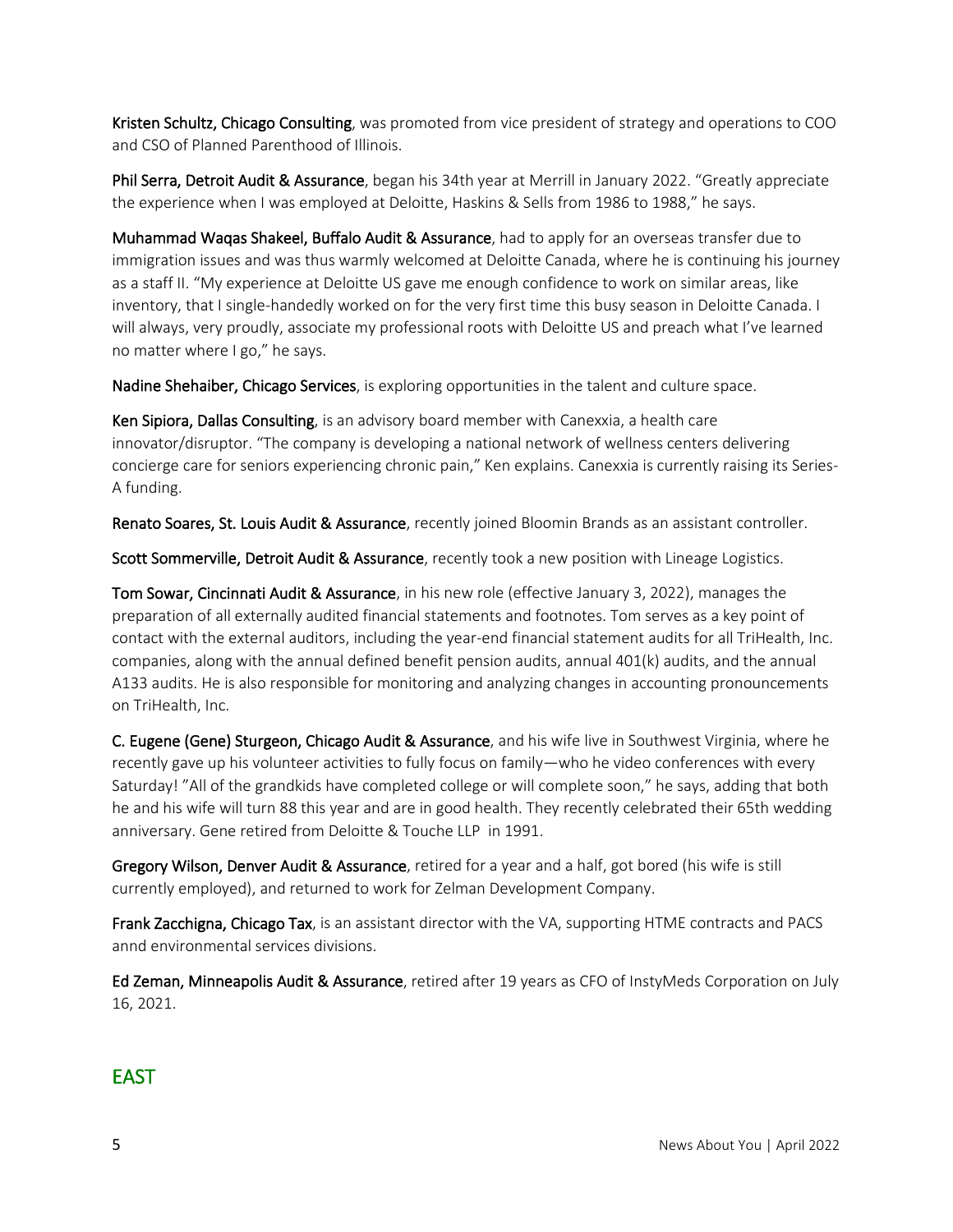Dillon Anderson, Atlanta Consulting, recently joined NetApp to help establish its new cloud BU and, specifically, is responsible for the new territory and quota coverage model and incentives, along with providing support for several sales and digital transformation projects.

Rod Assad, Miami Risk & Financial Advisory, since leaving Deloitte in 2021 to care for his family, became a full-time entrepreneur with his vacation rental management and investment company in Miami with his wife. "Currently with nine properties in our portfolio, the time management skills and ability to carry multiple plates at the same time I learned at Deloitte have been key to our success so far. Rod says.

Reza Azam, McLean Risk & Financial Advisory, took a new job with Meta as a program manager.

Robert Bachon, Manchester Audit & Assurance, after a career with Deloitte and the New Hampshire Department of Revenue, co-founded Vachon Clukay and Company PC. He was the managing partner until his retirement in 2020. "I subsequently accepted a position as chief operating officer and CPA on staff at New England Peer Review, Inc. (NEPR) after serving 25 years on its executive committee," he says. NEPR is responsible for the administration of peer reviews in New Hampshire, Maine, Vermont, and Rhode Island.

Nicholas Bellomy, Rosslyn Consulting, currently advises the more than 7,000 undergrads at Georgetown University (his alma mater) on careers in consulting, finance, accounting, and other professional services sectors.

Satish Bendi, Jersey City Risk & Financial Advisory, joined AON as a director.

Mangesh Bhise, Hermitage Consulting, has been pursuing a passion—inspirational talks. "I do it for a variety of audiences. The audience includes corporations, communities, students, families. It gives me immense satisfaction when I see my experience and knowledge gained over the years from my work client service, coaching, and community service—becomes useful to inspire, educate, and guide others.

Brian Boehm, Washington, DC, Consulting, started medical school at the George Washington School of Medicine & Health Sciences after three years with Deloitte as a strategy and analytics consultant. He serves on the Student Leadership Council as treasurer and intends on pursuing cardiac anesthesiology or spinal orthopedic surgery.

Mina Boutros, Stamford Audit & Assurance, joined the financial due diligence practice at KPMG as a director after four years in corporate development executing roll-up strategies.

Marlon Brdar, New York Consulting, transitioned from Deloitte to a smaller boutique consulting firm, and eventually to Microsoft to pursue a career within the cloud space, particularly cloud economics.

Lance Brilliantine, Wilton Consulting, is on the board at Ballet Concierto, where he leads the development team. "I am also choreographing certain ballets," Lance says.

April Burrows, Richmond Consulting, recently started a new role with Transmit Security as the field marketing manager for the Eastern US. Transmit Security was fifth on the Deloitte's Technology Fast 500 list in 2020. Transmit is on a mission to rid the world of passwords, and raised a \$543 million in Series A funding last year. "I am pumped to be a part of such an amazing team!" April says.

James Buscaglio, Arlington Consulting, works at Amazon Web Services as a strategic programs lead.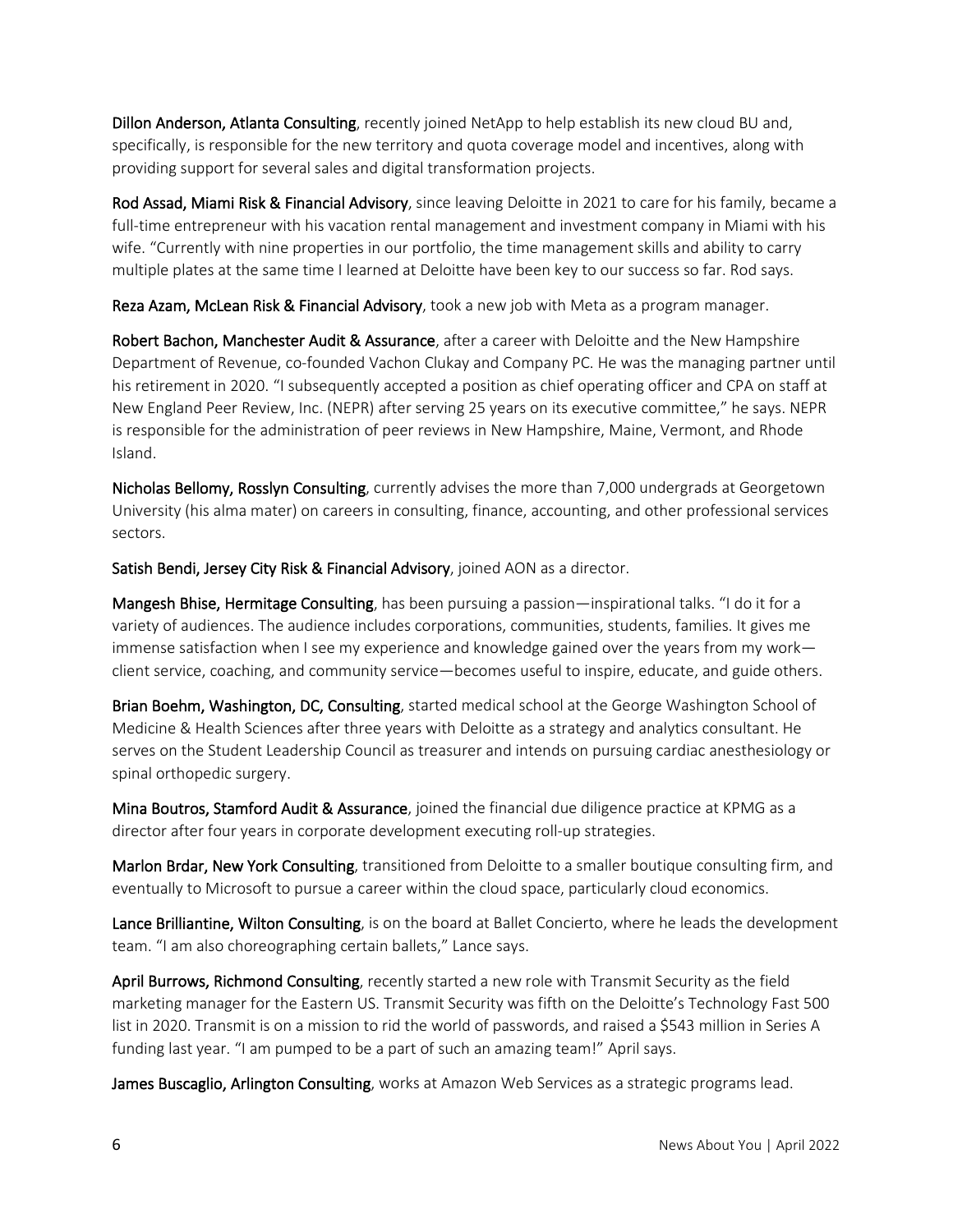Kriss Bush, New York Tax, retired from TD Bank, the second largest bank in Canada.

Gary Cademartori, Newark Audit & Assurance, just turned 80 years old. He retired after 16 years with Haskins & Sells, 14 years as CFO or COO of various medium-sized public companies, four years as operating CFO for private equity fund, 15 years as a financial consultant, and as a director for four boards—one of which he continues to serve on and has served on since 1999.

Shane Callahan, Hermitage Services, was chosen as the first CISO for Vanderbilt University. This security team will be going through a transformation to meet the goals of the university and research centers, and keep up with an evolving technology landscape.

Rachel Chambers, Miami Consulting, started her own boutique consulting firm after leaving Deloitte. "I was provided, in my short time there, the tools to manage and navigate the world of consulting. I was afforded the opportunity to work with some really talented people and hone in on my consulting skills. I specialize in health care EHR and PBM implementations," Rachel says.

Roger Chiascione, New York Services, became a senior recruiter at Korn Ferry in January.

Maureen Collins, Charlotte Services, retired from the corporate world in 2012 and started her own retail business, The White Azalea LLC, that same year.

Tim Cooney, Atlanta Consulting, took a position with Delta Airlines to leverage his analytical skill set in strengthening the operation as it navigates out of the pandemic after six years at Deloitte.

Harold Cypress, Washington, DC, Services, became the chief learning officer for the global commercial consulting business at Booz Allen Hamilton, following nine years as managing director and chief learning officer for Deloitte's Solutions practice. He later retired after nine more years as chief learning officer for a federal IT contractor, a position he loved. Harold now lives in Palm Beach County, Florida, where he conducts leadership training for former clients and joint-venture partners.

Alma Derricks, Boston Consulting, contributed the foreword to *A Woman's Guide To Claiming Space: Stand Tall. Raise Your Voice. Be Heard* by Eliza VanCort (Berrett-Koehler Publishers, May 11, 2021). "The unique thing: Eliza lives in Ithaca, New York, and I live in Los Angeles. We were introduced by a friend via video conference at the beginning of the pandemic, became fast friends, and completed the book, audiobook, and virtual book tour without ever meeting in person," Alma says.

Michael Donatoni, Philadelphia Audit & Assurance, is a senior accountant with Globus Medical.

Zachary D'Ooge, Washington, DC, Consulting, recently moved to own a portfolio of finance technology at Finance of America (FoA). "This directly follows my time at Deloitte, where I led the development of a custom software application for a DoD client," Zachary says. Outside of FoA, he advises a startup (Bugle Giving) that offers transparency and impact to charity.

Albert Ebini, Rosslyn Risk & Financial Advisory, is an advisory delivery project manager at Infosys Limited.

Douglas Edwards, New York Audit & Assurance, moved to Florida in 2005 and opened a small CPA tax practice, which has been in business for more than 16 years. "I have written two novels and have just published my third. They are novels about the Vietnam War. I am hard at work on the fourth book," Douglas says.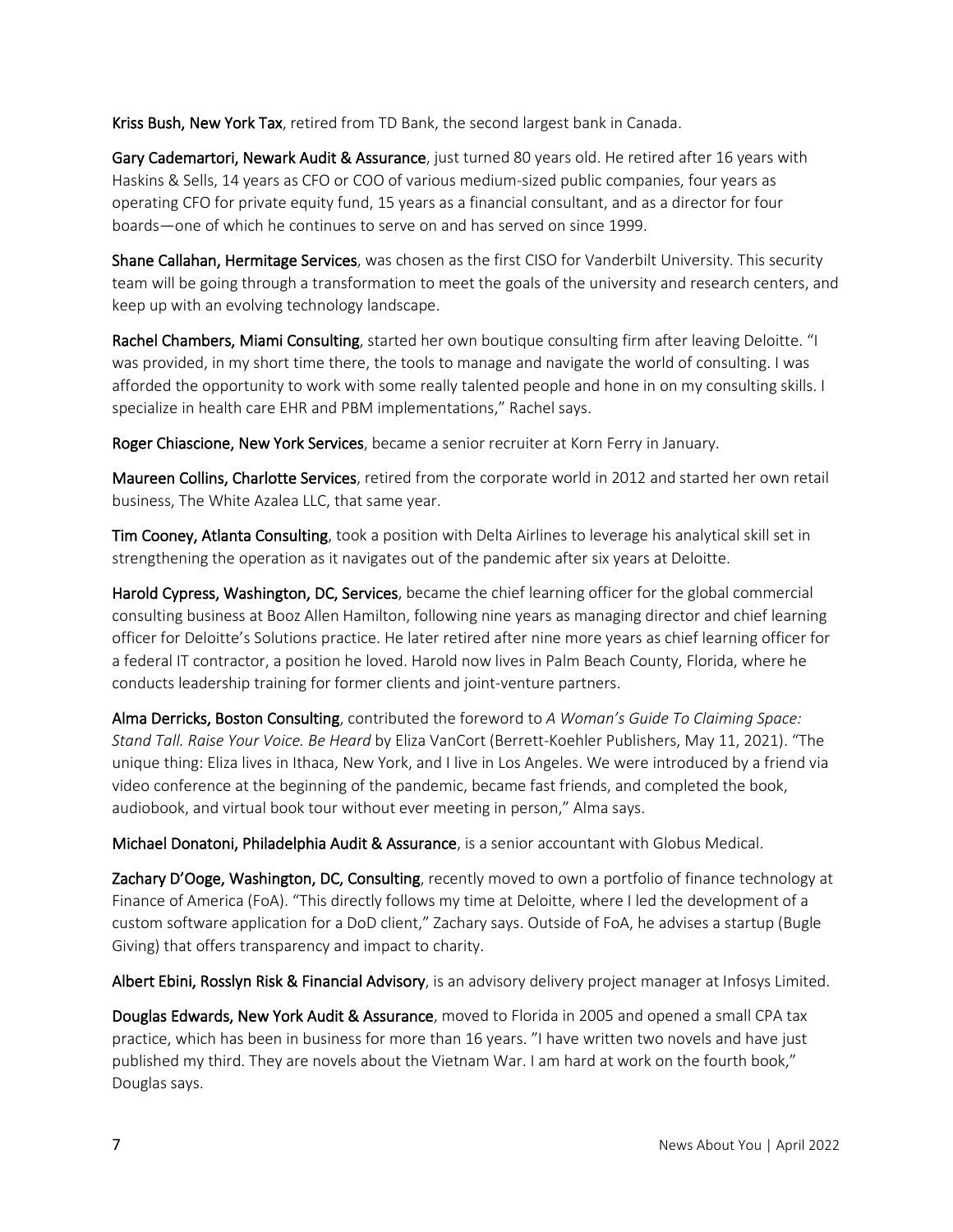David Edwards, Raleigh Risk & Financial Advisory, was offered the chief of staff position at MyEyeDr, a growing eyecare and retail company. "It was a very tough decision [to leave Deloitte]," he says.

Hunter Eldred, Stamford Services, transitioned to a new career opportunity with The Walt Disney Company to challenge himself and continue growing both personally and professionally. "I will always value the impact Deloitte delivered in many ways," Hunter says. "I appreciate all the opportunity and growth Deloitte was able to help me achieve, and am excited for this new step in my journey."

Andrew Farquharson, Arlington Consulting, accepted a job on Lockheed Martin's government relations team as a senior government relations representative with a focus on regulatory affairs.

Lance Fournier, Hartford Audit & Assurance, is a partner in the accounting advisory practice of CFGI.

Larry Geimer, Tampa Tax, recently joined the board of the New College Foundation. New College is the honors college in the state of Florida university system. Upon joining the board, Larry has accepted positions of treasurer and the chair of the finance committee.

Madhav Gopal, Washington, DC, Consulting, works at Comcast as vice president of cybersecurity operations.

Todj Gozdeck, Boston Risk & Financial Advisory, joined Marcum LLP in 2021 to lead the delivery of transaction services for middle-market clients.

Alex Graham, Atlanta Tax, is president and founder of Mensura. After many years of establishing a chiefof-staff model for coordinating middle-market M&A transactions, Mensura has dedicated itself to maritime and defense markets. "The work ethic, standards, and character that Deloitte instilled in me all those years ago are used every day," Alex says.

Britt Groomes, Nashville Audit & Assurance, has been the CFO of EvidenceCare since 2019. EvidenceCare has clinical decision-support tools directly integrated into EHR systems, such as Epic and Cerner, for clinician use in large hospital systems.

Vikas Gupta, Philadelphia Consulting, has taken up the role of a senior director to lead value positioning of SAP's flagship technology solution, RISE with SAP. In this role, Vikas has the opportunity to assist customers in understanding the business value of SAP solutions. He leads initiatives to conduct value discovery, build business cases, and deliver on the promise of value realization for digital transformation projects.

Neerav Gupta, Stamford Consulting, is currently working as a global delivery head for all MDM/PLM projects under Birlasoft's consulting arm. "I really appreciate the knowledge and skills I learned at Deloitte, as they helped me reach this position," Neerav says. Neerav handles the more-than-\$20MM portfolio, handling all the client stakeholders as a partner and also helping in upselling new projects at existing clients.

Alex Halper, New York Consulting, is beyond excited to take a passion for AI to a new opportunity at OneReach.ai! As chief customer officer, Alex works on transforming businesses and industries with AI. "My time and experience building the Conversational AI practice at Deloitte was instrumental in preparing me for this challenge—and I am so grateful to everyone who helped me, coached me, and challenged me along the way," Alex says.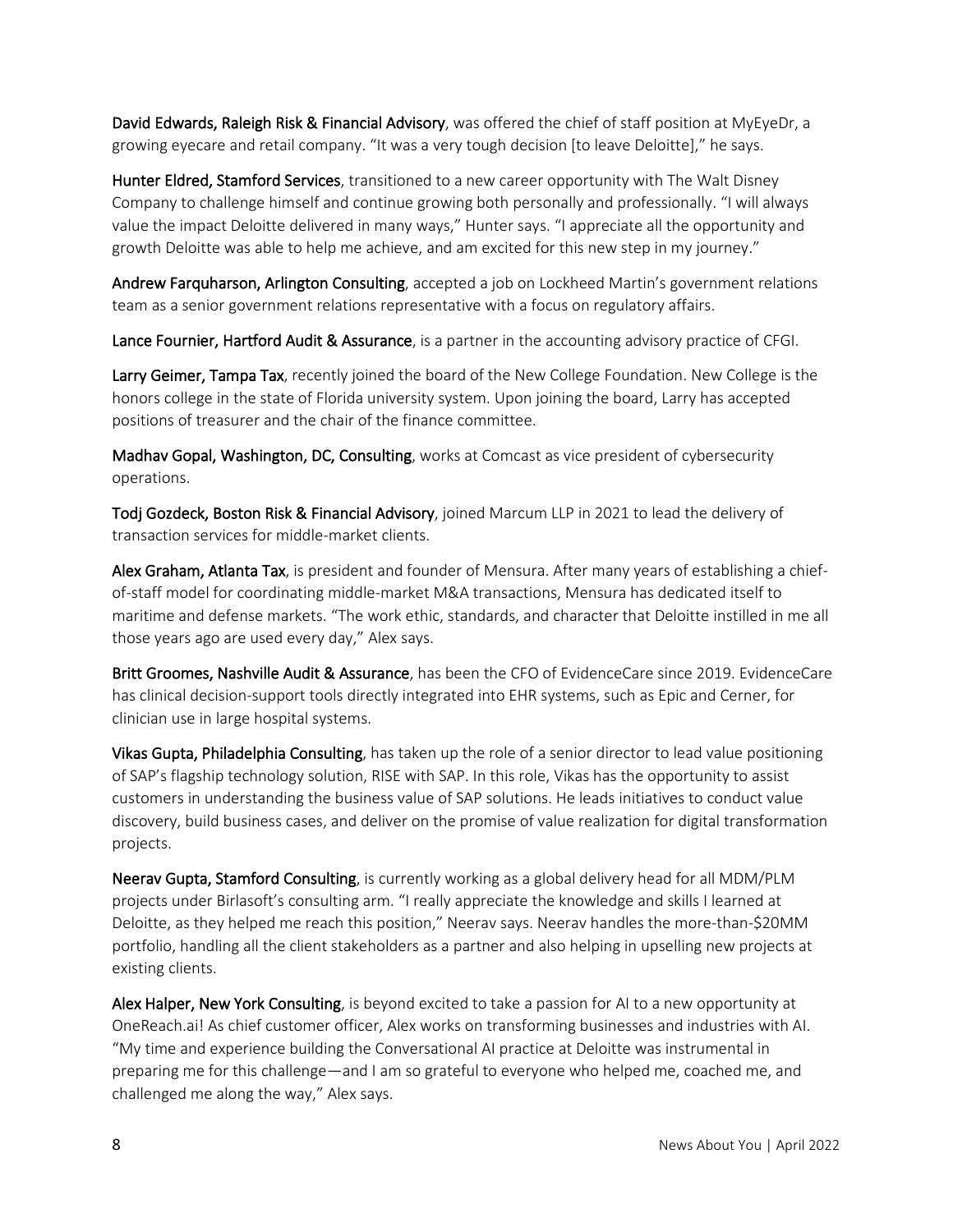Faithe Hart, Charlotte Services, is coming up on her six-year anniversary with Align Technology, where she leads the function enabling candidate and employee experience journeys around the globe in support of the company's purpose: transform smiles and change lives. "Or, as I like to say, I now work in the smiles business," Faithe says.

Christopher Hedges, Boston Audit & Assurance, was recently promoted as the director of operations as well as director of finance at a company that sells and services large format and label printers in the United States. "I am taking on new challenges specific to the supply chain, which are now even more critical than ever," Christopher says.

Lacey Heggem, New York Consulting, recently left WarnerMedia as the VP, talent leader supporting HR for the ad sales business and will be joining Wiley Publishing to build a People Strategy & Effectiveness function. "Our focus will be on driving innovation and thought leadership in the HR space, overseeing project management for HR and establishing the talent brand for internal and external communications and employee engagement events," Lacey says.

John Hunolt, Rosslyn Services, was given the role of senior proposal manager within a group of highly talented proposal professionals supporting bids for cloud and data services within the federal government. In less than a year, John was given the opportunity to both learn and apply video editing to create multiple training videos, has presented training to an audience of more than 100 professionals, and redesigned site, all while managing proposals.

Stephen Ingram, Boston Audit & Assurance, retired from Deloitte in June 2017 and joined RSM US LLP as a partner in Boston. Shortly thereafter, he was named the North American TMT industry leader. In this role, Stephen leads 14 local teams, five sector leaders, and more than 25 other senior professionals in building the company's TMT community, developing knowledge, and driving growth. He and his wife recently relocated to Naples, Florida, where he works out of RSM's Naples office while still contributing to the team in New England.

Michael Johnson, Boston Services, did a 180 after six great years at Deloitte (and a few more years in corporate recruiting) and opened a brewery in 2021. "It's been quite the adjustment, but we are doing quite well especially given how tough Covid has been on the industry. I'm proud to have a great and growing brew crew (10 so far), and everyday I apply the lessons and principles I learned at Deloitte," Michael says.

Janak Joshi, Boston Consulting, after a very successful and thrilling five years building the world's largest real-world-evidence data network for medical imaging, is happy to announce the launch of his fourth venture, convrg.ai. The company is focused on building the country's first digital health consumerengagement network to improve the effectiveness and reach of AI-led communicationst, and to meet privacy and regulatory compliance for pharma. "We have successfully piloted at major hospital systems and are looking for partnerships to accelerate our vision," Janak says.

Mark Kalen, Boston Risk & Financial Advisory, is happy to announce he's transitioned from ServiceNow to OneTrust, where he has global responsibility for bringing the company's GRC and security services offerings to market. "As in the past, I am responsible for driving product strategy, including market positioning and thought leadership," he says.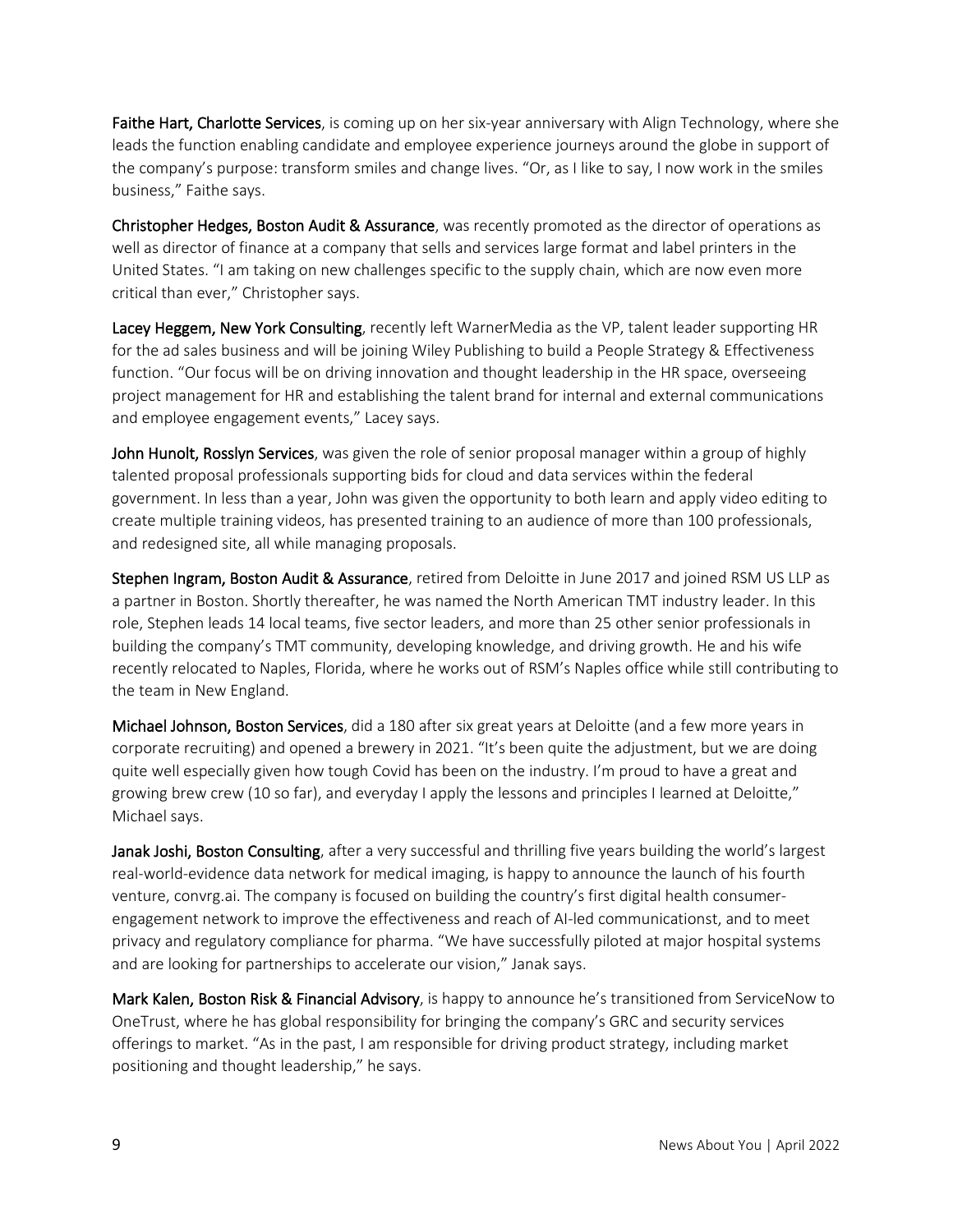Quinn Kampschroer, Lake Mary Consulting, joined Centrical, an Israeli employee success start-up with US headquarters in New York, as a customer success manager, after leavaing the Human Capital OT USDC in August. "Being at Deloitte for two and a half years provided excellent preparation for the role (and industry) I'm in. Many of my colleagues come from the Big Four, and, as consultants, are a great fit for customer success and similar roles. Fun fact: the CEO also came from Deloitte," Quinn says.

Joan Kato, Washington, DC, Consulting, recently started her own voter engagement firm, CompMo Group. "We're majority people of color, female-owned, and focusing on voter contact, like voter registration, education, and turnout. We specialize in reaching people-of-color communities," Joan says. The group also offers a much broader array of person-to-person contact through in-person conversations at doors, events, on calls, texts, and online. "We implement metrics-driven holistic programs; we call this approach 'Comprehensive Motivational Programming,' or 'CompMo,'" she explains.

Debashis Kayal, Philadelphia Consulting, joined Amazon as a technical program manager in Vancouver, Canada.

Faraz Khan, Philadelphia Audit & Assurance, has been with Vision Solar, a solar residential installation company, as a CFO for more than a year. Recently, Faraz was nominated as CFO of the year by the *Philadelphia Business Journal*.

April Killian, Tampa Consulting, continued to pursue her career in ad technology, specifically by working at various advertising agencies, after leaving Deloitte. In 2021, she accepted a leadership role at Healthgrades.com, which has since become Mercury Healthcare. "I have especially loved learning the challenges and successes of health care advertising and how impactful the work can be. Leading a team of managers and analysts to be the best digital marketers possible is an opportunity I am grateful for and enjoy," April says.

Sruthi Koti, Hermitage Consulting, is happily married and settled in California. Sruthi has two wonderful boys, ages 6 and 4.

Kurt Kumar, Memphis Audit & Assurance, started a job in the professional services group at Amazon Web Services.

Juliao Lee, Lake Mary Consulting, is a systems analyst advisor with CuraScript SD.

Watson Leffel, Rosslyn Consulting, A GSAP scholar at Columbia Business School, is exploring her passion for the "future of work," which she cultivated in Deloitte's Human Capital practice. She is currently working with eLab by Columbia University to accelerate startups and nonprofits in the workforce development and K-12 edTech ecosystem, and she recently published an article in *Forbes* on how investors and executives can create a more inclusive working world, titled "Making the Future of Work, Work for Everyone."

Dan Lewisw, Rosslyn Risk & Financial Advisory, became a faculty member at Deloitte University during his time at Deloitte, where he facilitated five courses over a two-year period (while also supporting clients). It was this re-discovery of his passion for teaching that made him want to make a move. "I have since opened a training academy in rural Virginia, where we train or re-train people who have been left behind by the changing nature of work," Dan says.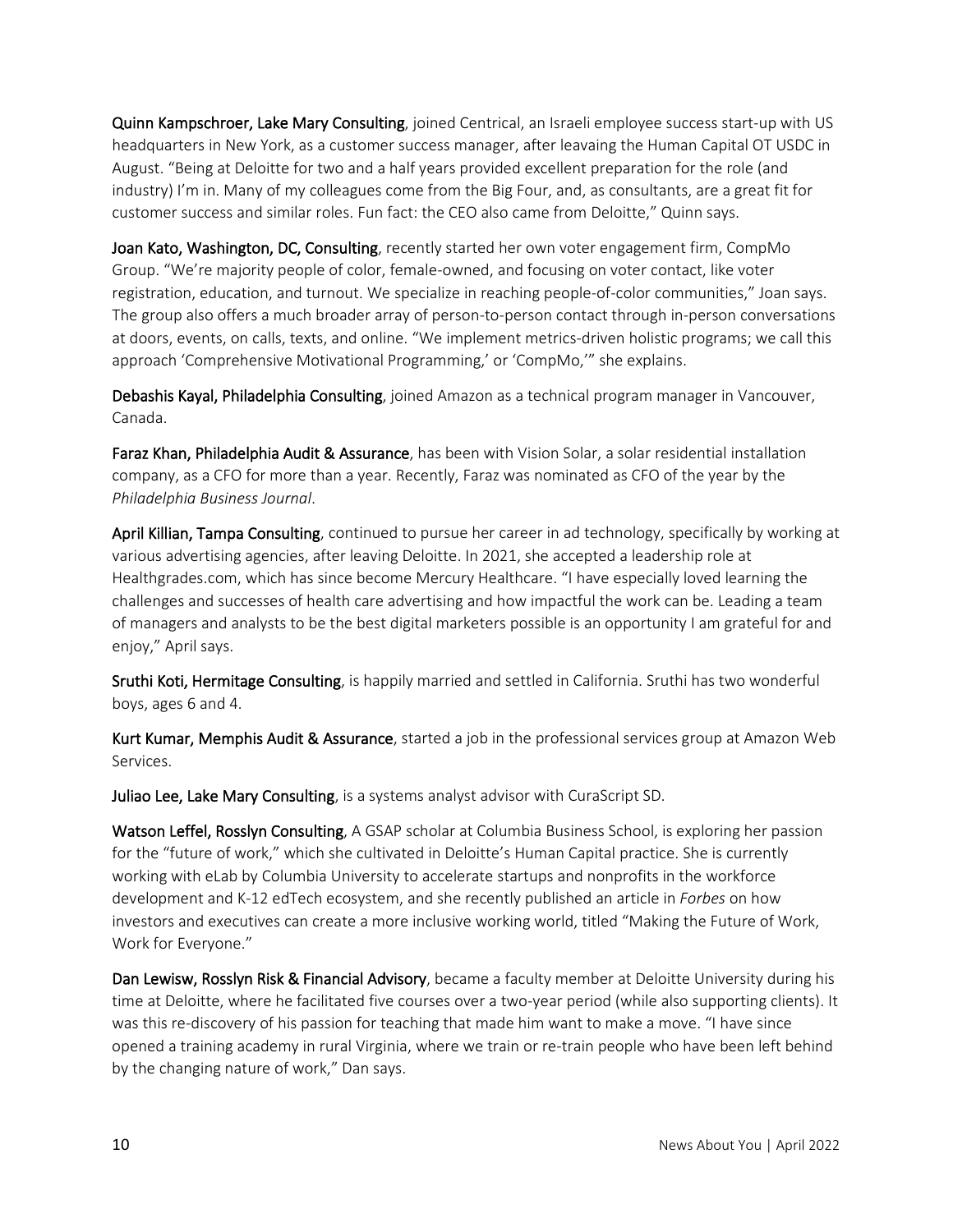Bill Liebler, Charlotte Consulting, was promoted in April 2021 to lead NetSuite's global value management team. He moved to NetSuite in February 2018 after 16 years at IBM. Bill lead teams based on North America, Latin America, Europe, ASEAN, Japan, Australia, and New Zealand.

Ricardo Lopez, New York Consulting, is an engagement director and program manager at Capgemini.

Greg Lyden, Parsippany Audit & Assurance, is based in Palm Beach Gardens, Florida, and provides consulting services to the multifamily real estate industry.

George Marthinuss, Washington, DC, Audit & Assurance, retired in 2020 after 60 years of working and teaching in public accounting. Now he spends all his time breeding, training, and competing with Chesapeake Bay retrievers in hunt tests and field trials.

Becca Mcbride, Orlando Services, started new role as a talent management partner at Delaware North.

Kerry Mcelroy, Raleigh Audit & Assurance, accepted the position of VP of finance for French Broad Chocolates, based in Asheville, North Carolina.

Dan Mcisaac, New York Audit & Assurance, retired in September 2021. He is currently exploring opportunities as broker dealer and financial services expert witness or SME.

Shelley Mcneill, Tampa Services, proudly serves the Department of Navy and the US Marine Corps as a senior strategic advisor. She is currently driving the road map and implementation of the fleet's unified experience platform, bringing together more than 700 social accounts; developing a more modern, agile communication channel strategy; and creating a brand and message framework that inspires Americans and its partners by amplifying the honor, courage, and commitment demonstrated by Marines.

Michael Mead, New York Services, recently established his own executive coaching practice. "While it is exciting, it is a little daunting, but I am doing well finding new coaching clients and I am very passionate about coaching. I already discovered the power of using my network and other social media in getting me started in this new adventure," he says.

Mark Miller, Charlotte Tax, is the sole owner of Smith Miller Buff CPA PA in Morganton, North Carolina, and continues to stay in contact with several Deloitte alumni in the Western North Carolina area.

Terri Milton, Boston Services, was recently promoted from administrative assistant to senior specialist of lab operations with Novartis.

Raghu Mohan, Philadelphia Risk & Financial Advisory, is a senior manager of compliance with AIG.

Andrew Mullen, Tampa Consulting, volunteers at the Pinellas Ex Offender Re-entry Coalition, a nonprofit that helps recently released inmates by providing trades skills training via the Tiny Homes Program, which teaches participants all aspects of building a home on a small scale. Andrew previously rehabilitated and obtained ground-penetrating radar systems to find unknown graves at an abandoned Black cemetery in Mount Dora, Florida.

Aparna Muralidharan, New York Risk & Financial Advisory, has worked for two large nonprofits in the education space and served on the boards of a few New York-based charities since leaving Deloitte with the goal of making an impact in nonprofits. "This is hard, but rewarding, work. Skills that I picked up at Deloitte around relationship-building and outcome delivery continue to serve me well," Aparna says.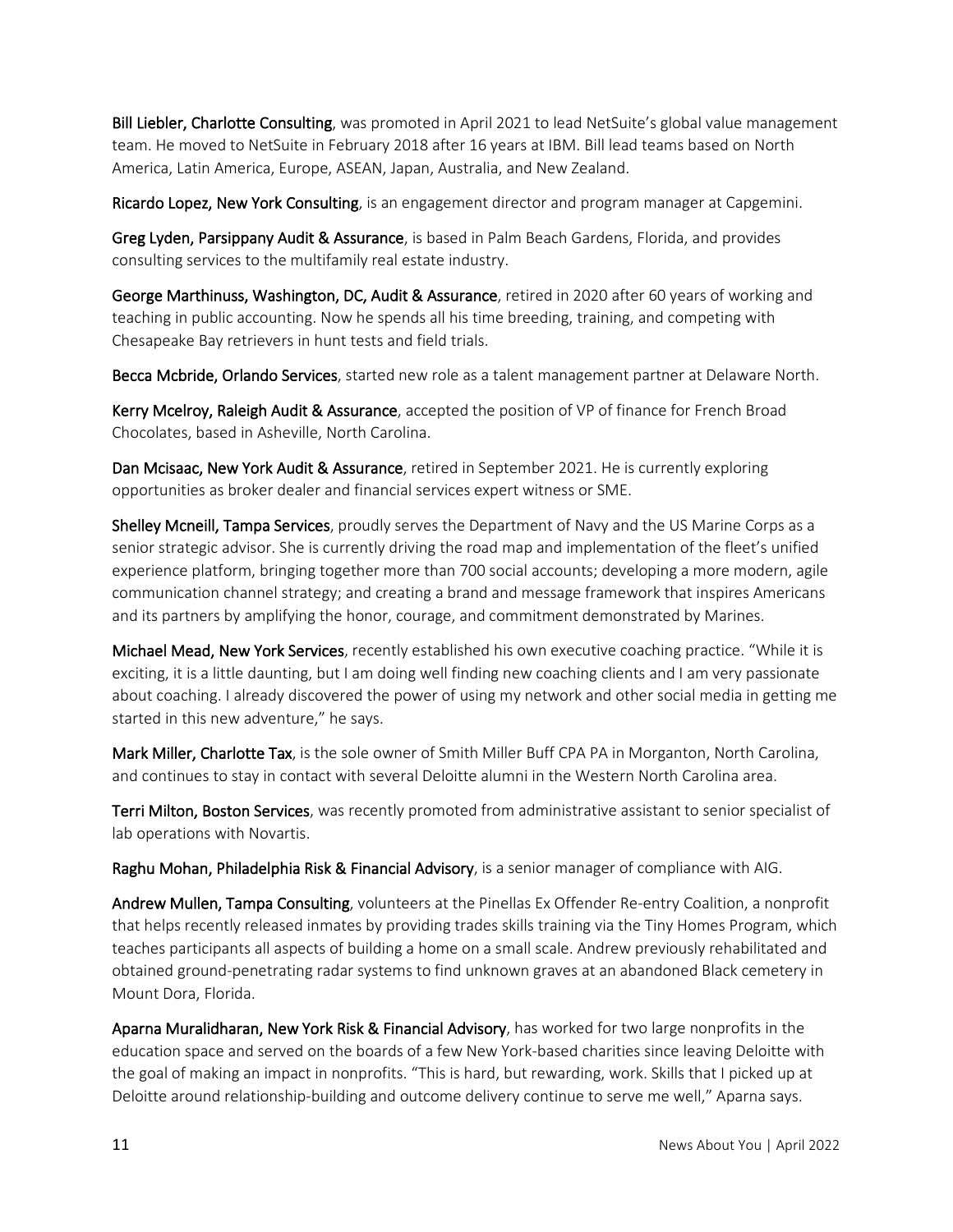Lynn Nguyen, Rosslyn Consulting, transitioned to a new role and company, Beamery, after taking 10 months of family leave. She is leveraging her consultative skills and customer success experience to refine and mature the operations of customer success at a Series C talent-life-cycle management scale-up.

Christi Nix Bloomer, Orlando Consulting, recently obtained her PCC from the International Coaching Federation, which is the global governing body for coaches. This is the middle accreditation, and requires coaches to have at least 500 hours of coaching and 125 hours of training. By the end of 2021, Christi reached 1,000 coaching hours! "It's quite an accomplishment and one that took a fair amount of time and effort (and tracking) to obtain!" she says.

William Obrien, Boston Consulting, retired from Mass General Brigham on October 5, 2021. "I spend a good portion of my week caring for my wife, who has major mobility issues. I also run errands a few days a week for our son at his Italian restaurant," William says, adding that he spent four weeks in the US Virgin Islands recently. "This summer I will be spending most days at various New Hampshire beaches. I am very much enjoying my retirement!" he says.

Matthew Orbin, McLean Consulting, was promoted from lead business process consultant to senior manager at Kaiser Permanente in November 2021.

Dr. Kenneth T. Parker, Charlotte Consulting, after retiring from Deloitte as a managing director in FSI in 2012, went on to lead major FSI for both Infosys and Microsoft. He retired again in 2020 and now serves on two corporate boards and continues to be active as an executive adviser to major companies. He also owns Souther Williams Vineyard located in Western North Carolina, which opened to the public in April.

Rene Paula, New York Risk & Financial Advisory, is now general counsel of Vaxxinity after taking it public through a traditional IPO in November 2021.

Fred Pennic, Atlanta Consulting, joined Damo Consulting as principal of digital transformation and growth advisory.

Sanja Petracic, New York Audit & Assurance, recently started a new job as CFO of a fast-growing European fintech called Aircash.

Nathaniel Pettit, New York Consulting, will graduate from Columbia Law School in May and join Cravath, Swaine & Moore LLP.

Logan Pratt, Atlanta Consulting, is the co-founder and chief operations officer for Autism in Motion (AIM) clinics. AIM started in February 2018 in Arkansas with one clinic and has grown to 28 clinics across five states, serving more than 500 families in the Southeast. "My experience at Deloitte was instrumental in giving me the skills to start and scale a business," Logan says.

Gene Procknow, Arlington Consulting, wrote a book, *William Hunter, Finding Free Speech*, which Sunbury Press published in January.

Brenna Rabinowitz, Miami Tax, was promoted to director of tax at Hugo Boss.

Nelson E. Rincon, Miami Tax, is the CEO of Avzire Consulting LLC and Avzire Private Equity LLC.

David Romola, Rosslyn Consulting, was promoted to COO at Citizant.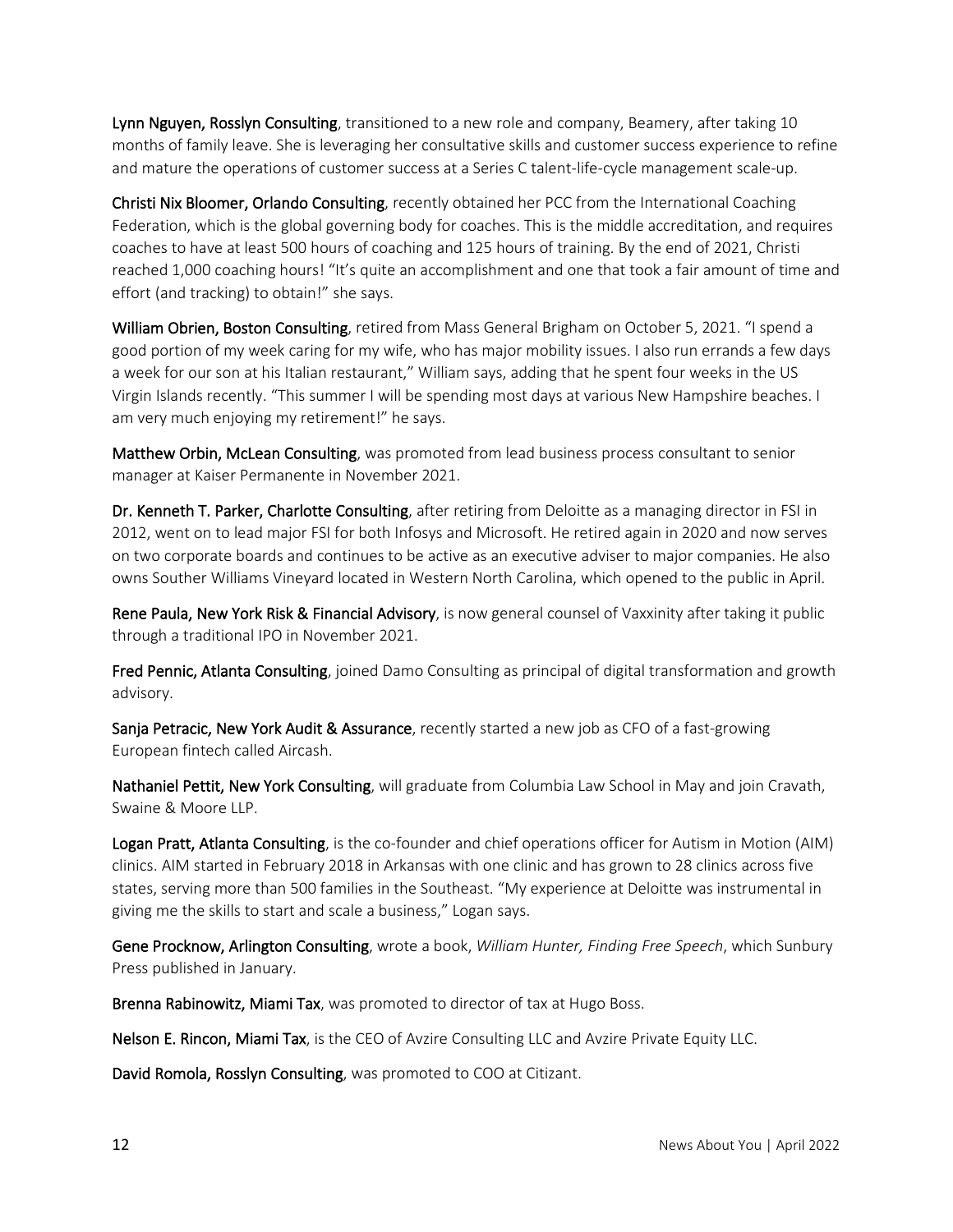Cree Scott, Atlanta Services, is very excited to share the launch of Serenity Psychological Health & Wellbeing, a small boutique consulting company focused on bringing human-centric customized solutions within the areas of well-being, leadership development, and DEI into the workplace to help organizations facilitate change and optimize performance and productivity.

Borja Sepulveda Mato, New York Consulting, has been promoted as digital innovation director for the Novartis Pharma Region Europe team. He is responsible for the scale and delivery of digital transformation initiatives, solving critical pain points for health care professionals and patients, and for innovation management.

Raghav Sethi, New York Risk & Financial Advisory, started a job at Google in New York City, with plans to move to the Bay Area in the future.

Deeps Sharma, Atlanta Tax, recently transitioned out of Deloitte and started a new role at Google as a technical program manager in cloud computing. In her new role, she deploys virtual machines across global data centers so enterprises can run their operations on the cloud.

Hena Siddiqui, Rosslyn Risk & Financial Advisory, supports multiple IC customers and has more than 15 years of experience in security.

Eric Sloan, New York Tax, became a partner at Gibson Dunn after leaving Deloitte. Eric continues to spend a lot of time on partnership tax issues, but also works on many other transactions, including public and private M&A, spin-offs, and cross-border reorganizations. He has also continued to give a lot of speeches. Last year, Eric became co-chair of the Gibson Dunn's global tax practice.

W. Stanton Smith, Greenville Services, founded the Greenville (South Carolina) Area Parkinson's Society 10 years ago, which has grown from an informal support group of about 20 persons with Parkinson's and caregivers to about 1,700 individuals participating in a wide variety of seminars and discussion groups. dealing with living with Parkinson's disease.

Ryan Stewart, Arlington Consulting, has been happily developing his company, RyOne Inc., since leaving Deloitte. It is a small software development company that provides services to government agencies, nonprofits, and other small businesses. "We continue to remain small but continuously satisfy our customers," Ryan says.

Kiran Talluri, Philadelphia Consulting, is a manager with UCT.com.

Sarah Thomas, Arlington Services, started working part time for a nonprofit that puts out a weekly podcast on health care policy in December. "It has been fun working on coming up with ideas and helping the team learn about the business and policy aspects of the stories. Tradeoffs is funded by philanthropy and aims to tell stories grounded in data." Sarah says.

Stephanie Topf-Masheb, Jericho Audit & Assurance, is so excited to share that she joined EisnerAmper LLP as the director of independence!

Utkarsh Tulsyan, Hermitage Consulting, works at Deloitte Canada.

Jack Tyniec, New York Consulting, continues to teach an MBA Capstone course in business strategy at DeSales University in Center Valley, Pennsylvania. Jack is also working on developing a one-credit course, "Introduction to Consulting."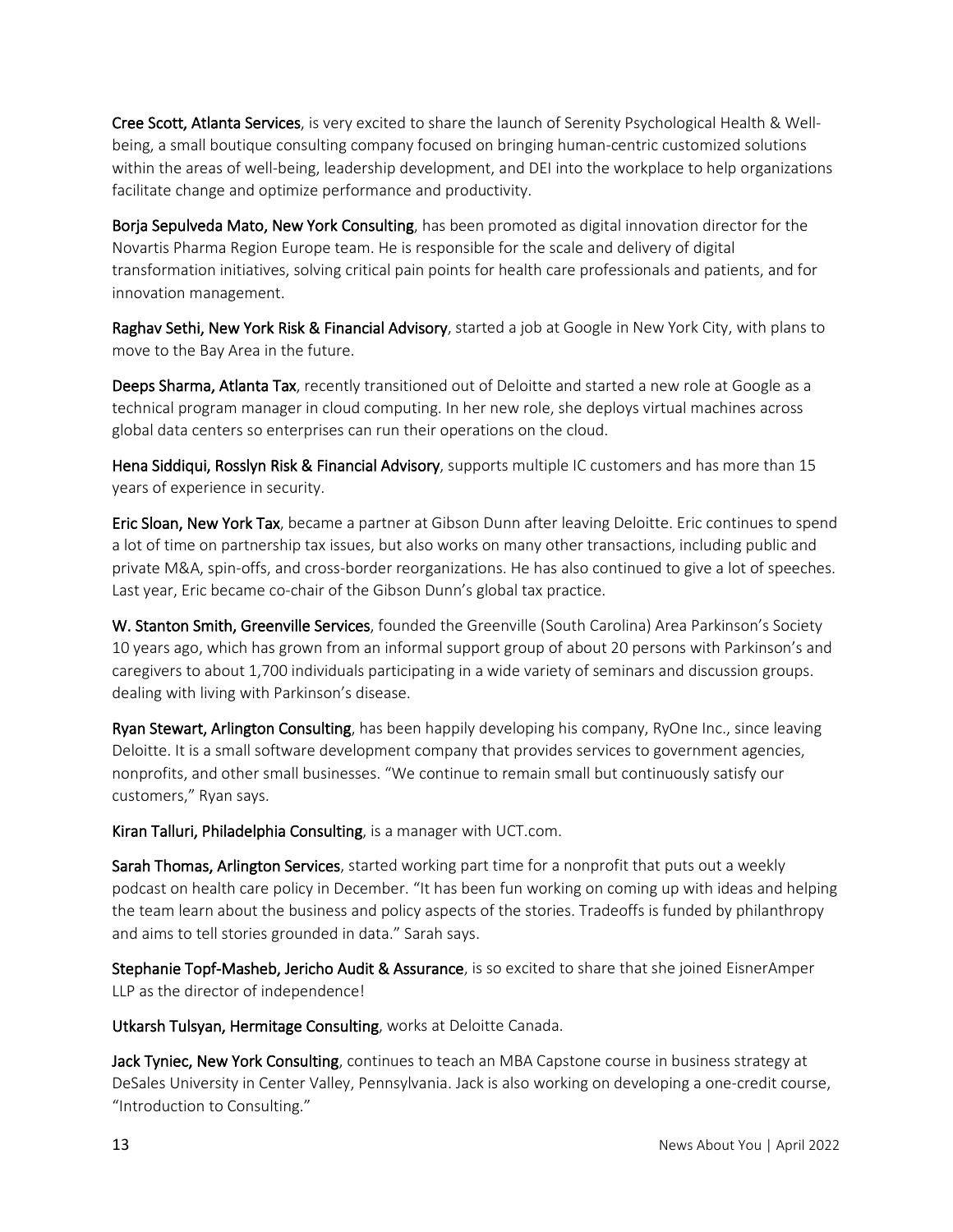Marta Vanderstarre, Washington, DC, Audit & Assurance, says her career had evolved from accounting to communications and marketing, but now she combines both skill sets as a real estate broker in beautiful Naples, Florida! "I manage sales and rental-property management in a gated community with more than 600 doors, as well as serve buyers and sellers throughout Southwest Florida. I frequently feel my "audit brain" kick in, so I am continuously appreciative of my experience at Deloitte (and not a little amazed at how much of it I can still remember!)," Marta says.

Kevin Lucas Webb, Boston Risk & Financial Advisory, co-founded a direct-trade coffee company that sources, exports, roasts, and ships Colombian coffee directly to consumers. The company is called Who Is Coffee; it places an emphasis on the stories of Colombian coffee farmers and puts them at the forefront of the brand.

Yilin Wei, Boston Risk & Financial Advisory, recently joined CITIC Group.

Monterio Woodson, McLean Consulting, was recently promoted to AVP, intelligent automation at Cox Enterprises Inc., partnering with integrated business technologies and business stakeholders to establish strategic priorities and plans for delivering business-critical IA capabilities across the organization, highquality IA solutions, and business value, while driving innovation through enterprisewide understanding and adoption.

Aaron Wright, McLean Audit & Assurance, joined Marcum LLP as a partner in national office, focused on EQR for PCAOB engagements and firm quality initiatives after working three years in the Division of Enforcement & Investigations at the PCAOB.

Amorette Yang, New York Consulting, transitioned to the County of Santa Clara Office of the County Executive Learning Organization, focusing on organizational development, employee well-being, and strategic communications. Amorette has served county COVID-19 efforts as chief editor of the organizationwide newsletter, which is distributed to 22,000 employees and provides critical news and resources. Amorette "joyfully welcomed a second child in 2020!" Additionally, Amorette is finishing a doctorate of education in organizational change and leadership at USC.

Jian Zhou, Jersey City Consulting, is happily married with two boys. Since leaving Deloitte, Jian has managed many projects for Fortune 500 companies and now works at J. Knipper as a senior project manager in Somerset, New Jersey. "I love the New Jersey parks and beaches!" she says.

Rick Zullo, Washington, DC, Consulting, has primarily worked in venture capital (VC) since leaving Deloitte for business school in 2012. In 2019, he co-founded a VC firm, Equal Ventures. The firm is focused on the digital transformation of legacy industries (energy, supply chain, insurance, retail, etc.), investing in founders at the earliest stages. "The experiences, lessons, and network I established at Deloitte have been incredibly impactful in enabling this journey," Rick says.

#### **WEST**

Rajeev Agnihotri, Santa Ana Consulting, works within the global supply chain team at Edwards Lifesciences and recently celebrated 10 years.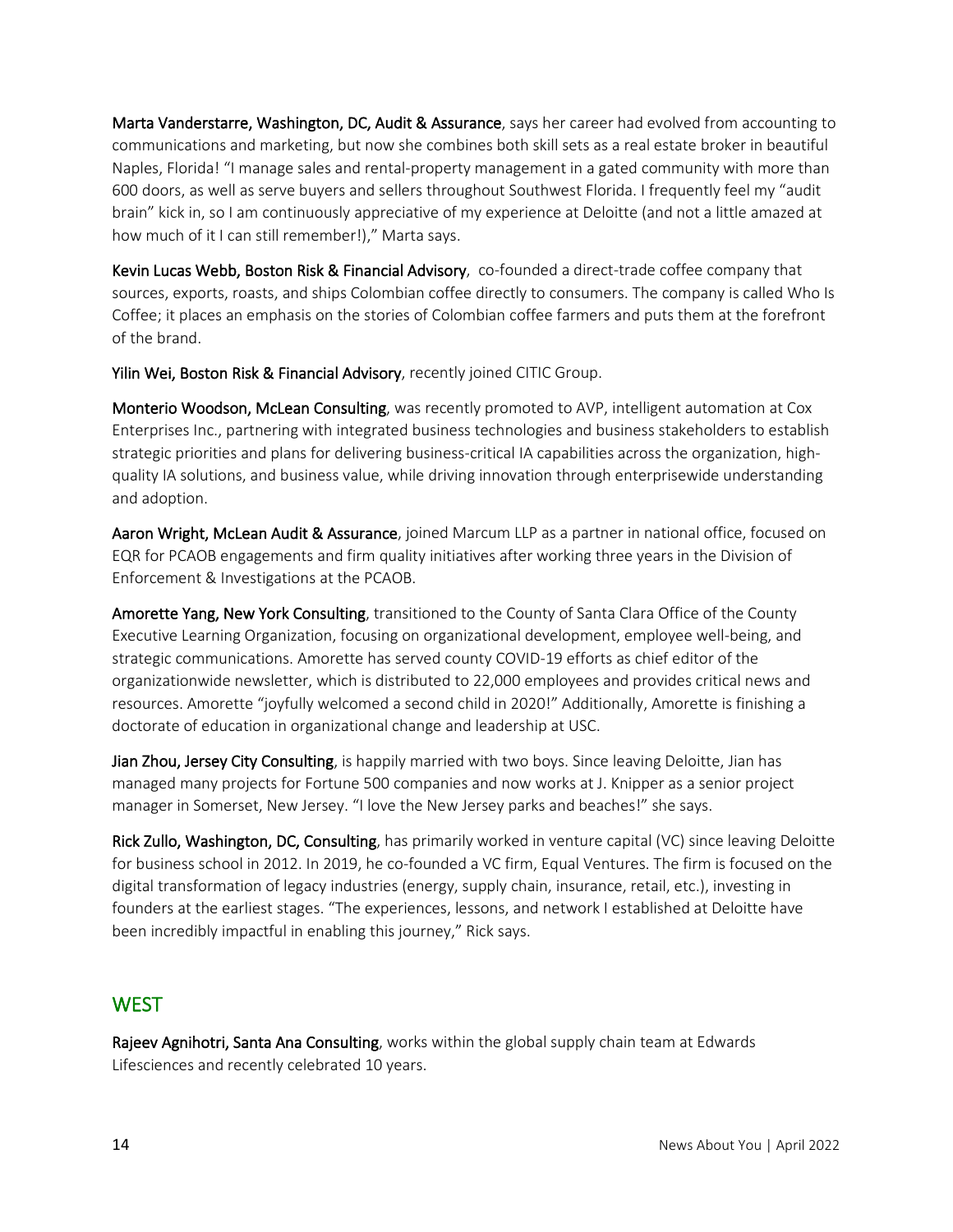Chaudhary Ahmad Ali, Gilbert Consulting, was named as a FastTrack Recognized Solution Architect of the Year 2022 by Microsoft in the Power BI category. This recognition is awarded to only a few people globally each year.

Christopher Ballard, Santa Ana Consulting, after working in foundation systems implementations, wondered if there might be something *more*. "A friend had started a small coffee roasting company as a hobby, and it turned into a multimillion dollar e-commerce operation. Very happy to have contributed to that success after a successful career aiding the Fortune 100 to advance sales," he says.

Lora Burnett-Poepping, San Francisco Services, relocated to Seattle with her husband and began a 13year career at Microsoft after leaving Deloitte. In 2011, she launched a job-search-coaching and HR services firm, Plum Coaching & HR Consulting, which is now an 18-person practice with clients all over the world.

Kevin Campbell, Costa Mesa Consulting, recently joined Qualtrics' customer-facing team of EX scientists, a team of in-house I/O psychologists who provide enterprise customers with evidence-based best practices for the use and application of modern employee retention, employee engagement, and employee experience methodologies.

Jillian Chaney, Orange County Services, left Deloitte after more than 18 years in consulting to pursue a Master of Science degree in nutrition. She is now a registered dietitian nutritionist for Landmark Health and the Anaheim Ducks Hockey Club. "While the former is more traditional outpatient dietary consulting to patients with various disease states, my role with the Anaheim Ducks heavily leverages all of the vendor management and logistical planning honed while at Deloitte," Jillian says.

Maria Ehsan, Los Angeles Services, is loving her current role as a product manager in wealth management.

John Elder, San Francisco Consulting, started a technology-enabled advertising agency called Supernatural Development.

Saammie Govindasamy, Phoenix Consulting, is on a journey to improve the health-care buddy system for nonprofit organizations across the globe. Saammie's objectives are to "connect, convince, and care" across people, process, and innovation. "Covid, cancer, and other chronic symptoms put human health care, and health care system, under burden and risk," Saammie says.

Nicole Hutchison, Seattle Audit & Assurance, recently joined Microsoft in SEC reporting and corporate accounting.

Lauren Iglesias, Salt Lake City Audit & Assurance, found a new path in private equity since moving on from Deloitte's Audit & Assurance business in 2020. As a fund accountant in a midsized practice, Lauren says she's exposed to so many exciting up-and-coming companies all across the United States. "Preparing quarterly financials for limited partners is only a small part of my day to day. I am also working with our fundraising team and sourcing teams in search of the next great investment," Lauren says.

Vishal Jain, San Diego Tax, is a tax manager with EY, working mainly on corporate compliance and TARAS.

Sandhyarani Kairam, Gilbert Consulting, joined PayPal as a senior software engineer.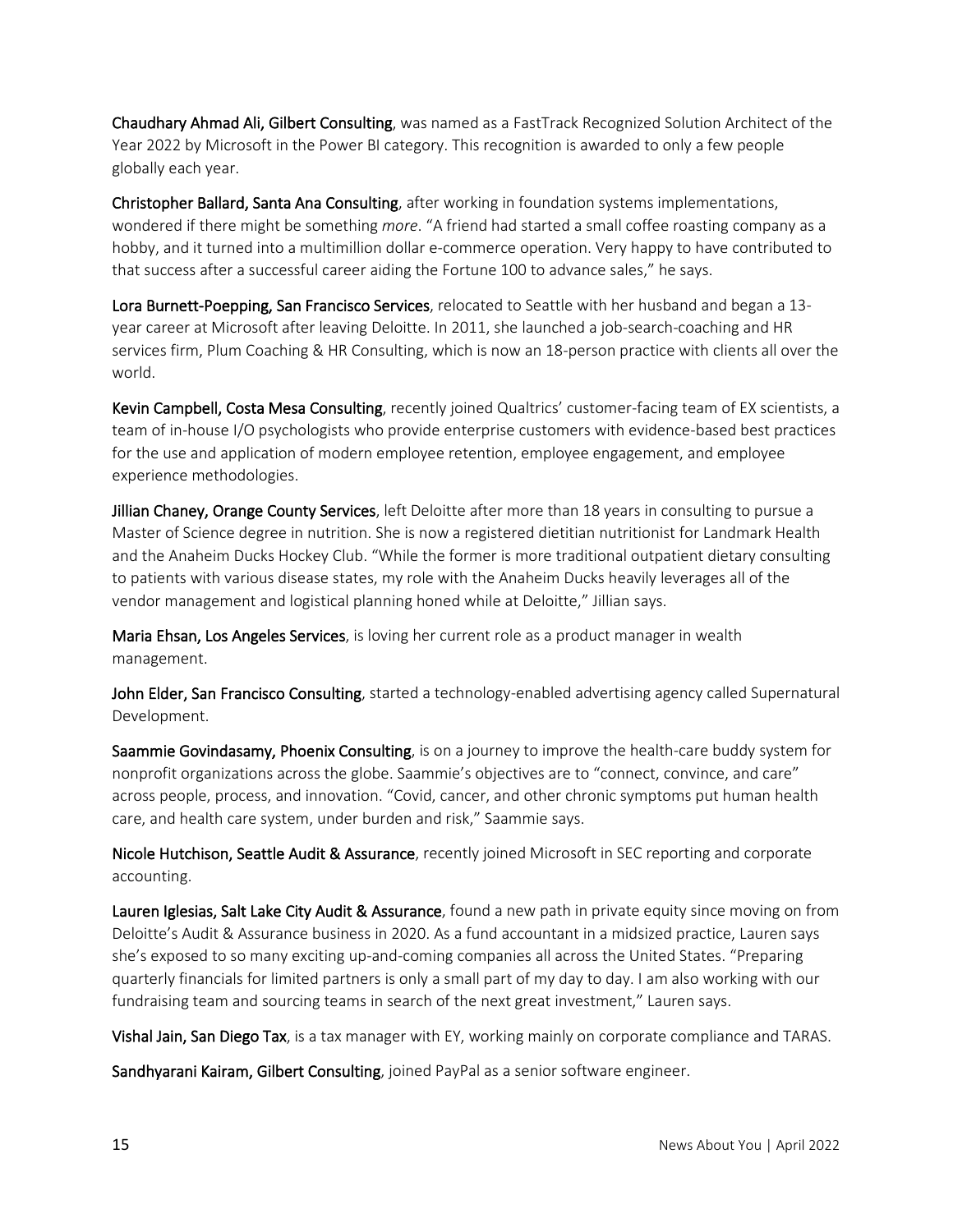Joel Koenig, Los Angeles Audit & Assurance, is a full-time volunteer since retiring. He is an English tutor, the Boulder library commissioner, and a Boulder Library Foundation board member. Joel was also named the Open Space and Mountain Parks volunteer of the year. He is a victim advocate with the Boulder Sherriff's Department and tutors inmates at the Boulder County Jail. Additionally, Joel is a Colorado Alliance of Environmental Educators board member and mentors the homeless at Bridge House.

Ryan Lee, Los Angeles Services, accepted a role as director and finance business partner for BECU, helping to lead a large-scale digital transformation project. Previously, Ryan spent one year building the finance function for a health care startup, Lumedic, and acquiring \$28 million in Series B funding.

Lisa Mahlum, Costa Mesa Tax, has been at Walmart for 18 months as the senior manager of Federal Tax Controversy. She lives in Bentonville, Arkansas, with her little dachshund, Gracie, and truly loves what she does!

Kevin Man, Seattle Tax, is a tax director with NBBJ.

Robin Mathew, Los Angeles Risk & Financial Advisory, was promoted to executive at Bank of America.

Natalie Melamed, San Francisco Consulting, after a lot of self-reflection, started a new job as a marketing strategy principal at Palo Alto Networks in December. "It feels good to be a part of a cybersecurity company with a mission of making each day more secure than the one before," she says.

Kate Morris, San Francisco Consulting, was promoted to senior director at Gong.io in October, and welcomed a baby boy, Miles, in December!

Richard Murphy, Los Angeles Audit & Assurance, recently retired after eight years of service on the Los Alamitos, California, city council, including three years as mayor. He concurrently served as director of the Orange County Transportation Authority and the Orange County Sanitation District. As is common for many CPAs on public boards, Richard oversaw the finance and audit committees.

Ken Parekh, San Francisco Consulting, is enjoying the "best part of life" as a senior executive coach/advisor, focusing on his passion for growing and developing people—a passion that he says was developed during his time at Deloitte Consulting LLP.

Kevin Proulx, Gilbert Audit & Assurance, is furthering his audit career at Singer-Lewak, LLP, with busy season underway!

Giovanni Rodriguez, San Jose Consulting, is founder and CEO of the Silicon Valley Story Lab, a media strategy consulting firm. He is also a long-time opinion writer for *Forbes* and the founder of the Remote Theater Company, a project born during the pandemic to advance the art of the emerging medium of "live cinema." The company helps businesses up their game in video-driven engagement.

Brandon Rovell, San Diego Consulting, took a position with the IRS in Las Vegas.

Jeremy Rubell, Salt Lake City Consulting, was elected by his community to serve on the city council of Park City, Utah, for a four-year term that began in January. Jeremy also continues to operate a boutique consulting organization within the utilities industry. Additionally, public board appointments include the Park City Fire District and the Community Renewable Energy Agency, working with Rocky Mountain Power to realize net-100% renewable electricity for communities across Utah by 2030.